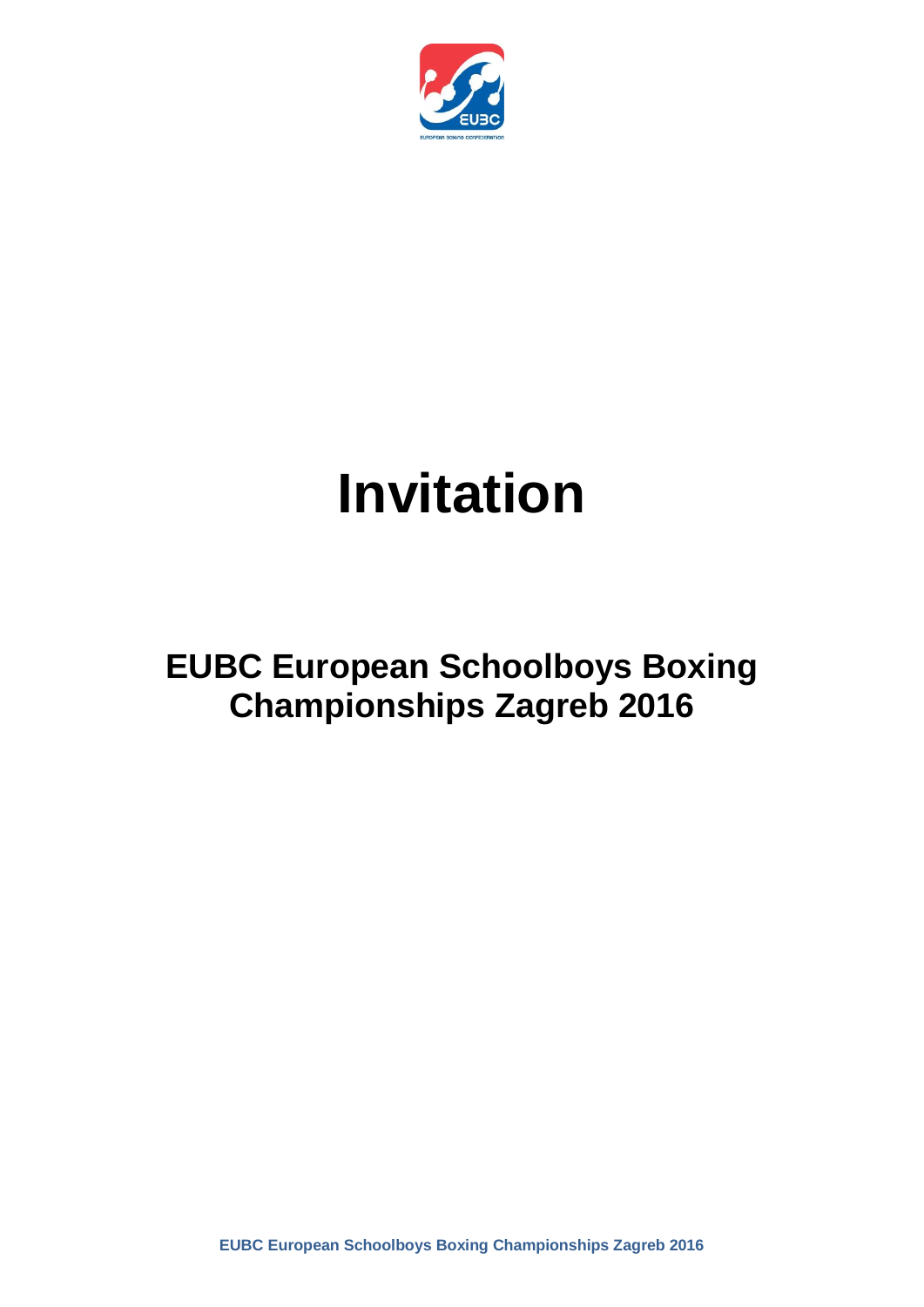

**TO:** EUBC National Member Federations

DATE: 8<sup>th</sup> June, 2016

**SUBJECT:** EUBC European Confederation Schoolboys Boxing Championships Zagreb 2016

Dear Presidents and Secretaries General,

It is my great pleasure to extend an invitation to all EUBC National Member Federations to participate in the EUBC European Schoolboys Boxing Championships, which will be held from July 23 to August 01 in Zagreb, Croatia.

Wishing the best of luck to your delegation.

Sincerely yours,

raines plusied

Franco Falcinelli EUBC President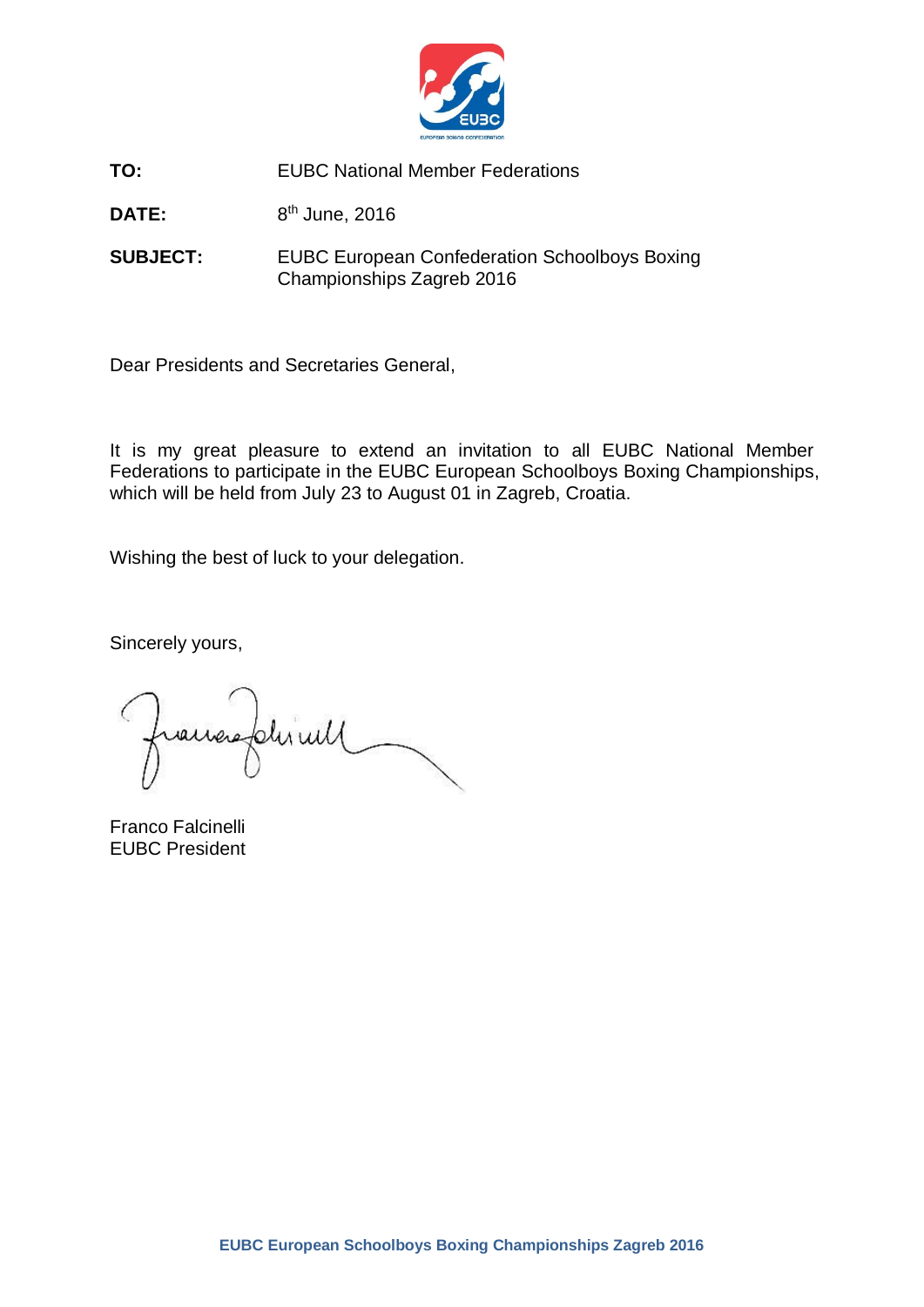

# **1. OFFICIAL TITLE OF EVENT**

EUBC European Schoolboys Boxing Championships Zagreb 2016

# **2. EVENT PERIOD**

| <b>Championships Period</b> | July 23 - August 01, 2016 |
|-----------------------------|---------------------------|
| <b>Competition Period</b>   | July 24 - 31, 2016        |
| <b>Arrivals</b>             | July 23, 2016             |
| <b>Technical meeting</b>    | July 23, 2016             |
| General Weigh-In            | July 24, 2016             |
| Official draw               | July 24, 2016             |
| Rest day                    | July 29, 2016             |
| Departures                  | August 01, 2016           |
|                             |                           |

# **3. COMPETITION VENUE**

- Name: Sports Center Lucko
- Location: Ježdovečka ul. 3, Zagreb

# **5. KEY COMPETION RULES**

The Championships will be held following AIBA Technical & Competition Rules.

| Age Classification           | Boxers between the ages of 13 to 14 will be eligible to<br>compete (born between January 1, 2002 and December 31,<br>2003.                                        |
|------------------------------|-------------------------------------------------------------------------------------------------------------------------------------------------------------------|
| <b>Weight Classification</b> | 18 Weight Categories<br>38,5 kg, 40 kg, 41,5 kg, 43 kg, 44,5 kg, 46 kg, 48 kg, 50 kg,<br>52 kg, 54 kg, 56 kg, 59 kg, 62 kg, 65 kg, 68 kg, 72 kg, 76 kg,<br>76+ kg |

# **6. NUMBER OF ROUNDS**

Three (3) rounds of one and half (1.5) minutes, one (1) minute rest between rounds

# **7. SCORING SYSTEM**

Only AIBA **10-Point Must Scoring System** will be used (Swiss Timing)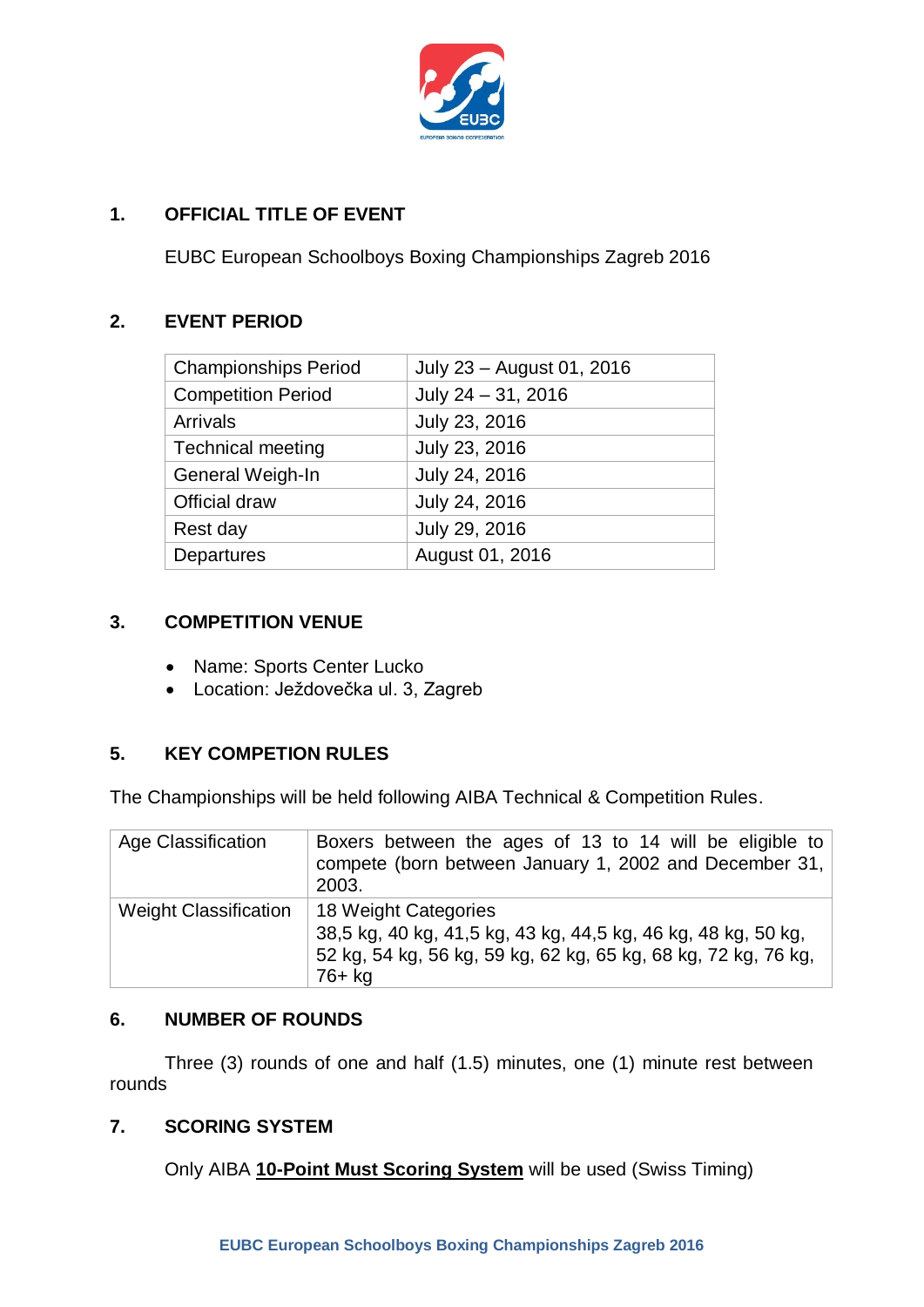

# **8. REFEREES & JUDGES**

All Referees & Judges (2 and 3 AIBA Stars only) must be **mandatory**  appointed by their respective National Federation. R&Js are to be submitted to the LOC by July  $4<sup>th</sup>$  and will subject to confirmation by the EUBC R&J Commission. All Delegations with 3 or more participating boxers must bring an accompanying qualified AIBA R&J.

# **9. REGISTRATION**

#### A. Boxers

- AIBA National Member Federations can register one (1) Boxer and one (1) reserve boxer in each Weight Category.
- AIBA National Member Federations can send only one (1) Boxer per Weight Category
- It is also permissible for a Boxer to change her Weight Category and to be replaced by a reserved Boxer, in weight related cases only, at any time up to the closing of the General Weigh-In and Medical Examination
- All other cases of substitution must be finalized the day before the General Weigh-In, in accordance with the AIBA Technical Rules & AOB Competition Rules

#### B. Number of Team Officials

- Each Team Delegation can have the following number of Team Officials:
	- $\circ$  1 3 Boxers: Up to 3 Coaches
	- $\circ$  4 10 Boxers: Up to 5 Coaches
	- $\circ$  11 18 Boxers: Up to 6 Coaches
- In addition, each Team Delegation may be accompanied by one (1) Team Manager, one (1) Team Physician and one (1) Physiotherapist
- All Coaches must be AIBA Certified Coaches and registered in the AIBA Database as AIBA will check each Coach's status at the time of registration
- Up to three (3) AIBA Certified Coaches can act as ring Seconds in each bout
- At least one 3-Star AIBA Certified Coach must be present as a Second in each bout at all times.

#### **10. REGISTRATION DEADLINES**

**A.** The preliminary registration form is to be sent by email at schoolboysec2016@gmail.com **by June 20th, 2016.**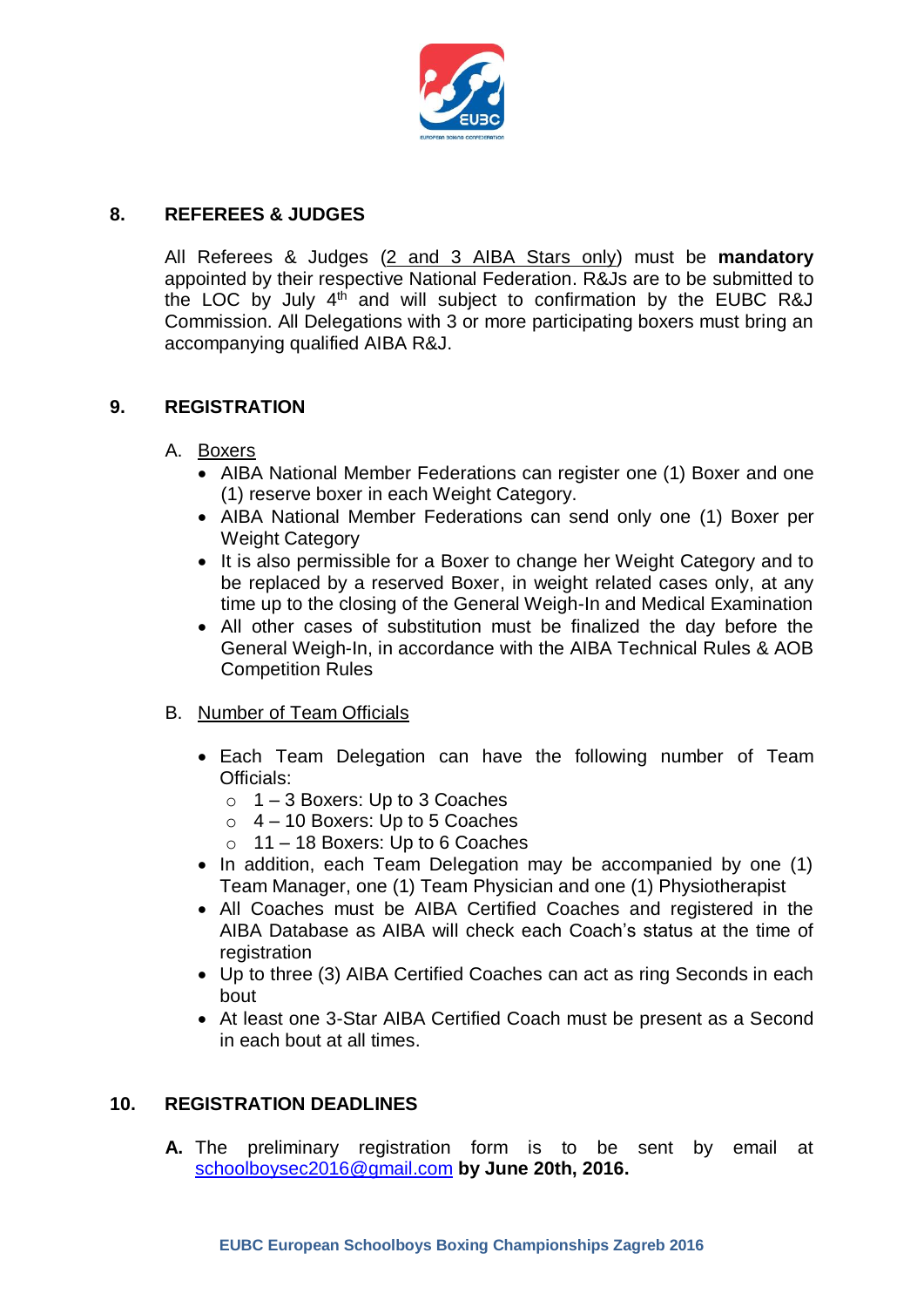

- **B.** The final registration form along with the passport copies and medical certificates of all boxers and the travel form is to be sent at schoolboysec2016@gmail.com **by July 4th, 2016.**
- **C.** Please indicate room allocation needs on registration forms.

(\*) Please note that Confederation **will not** accept any registration past this deadline.

# **11. SPECIFIC REQUIREMENTS**

- A. All Boxers must bring the following items to the General Weigh-In:
	- International AIBA Competition Record Book with an annual medical certificate issued by a Medical Physician
	- Valid passport
	- Accreditation card
	- AIBA Medical Certificate
- B. Each Team Delegation must bring the following:
	- National flag 1 x 1.5m
	- National anthem on MP3 or CD
- C. Boxer's Uniform:
	- Each Boxer must bring two sets of uniform **(complete red and blue color sets not being mixed with any other color)**
	- Boxers must wear a same color set of either red or blue form-fitting vest and shorts/skirts as per the Boxers' respective corner allocation which will be their own responsibility
	- The belt line of any shorts/skirt must be clearly indicated by a contrasting color and by using a 6-10cm wide elastic waistband (the belt line is an imaginary line from the navel to the top of the hips).

# **12. BOXING EQUIPMENT**

The LOC will provide AIBA approved and licensed boxing gloves, headguards and hand bandages to all boxers for all bouts. Both boxing gloves and head guards are compulsory official items which all boxers must wear, not their personal ones.

#### **13. TRANSPORTATION**

LOC will provide local transportation between airport, Hotel, Venue and Training Venue during the Championships Period.

All participants will be welcomed at Zagreb Airport or Railway Station. Please inform LOC beforehand of your flight details so we may arrange the appropriate pick-up of your delegation.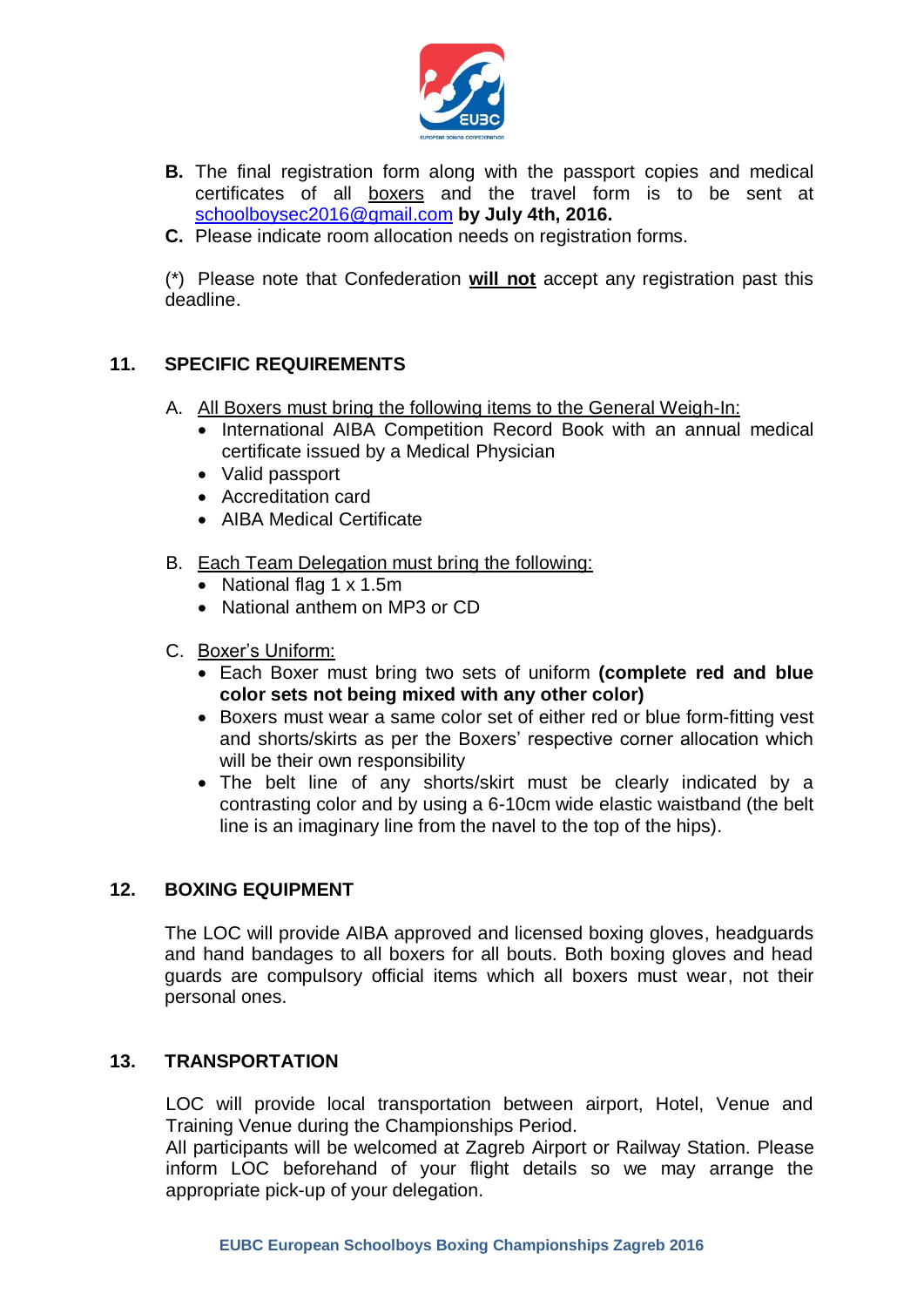

### **14. ACCOMMODATION**

The room rates are provided for the Championships Period only and apply from **July 23 to August 01, 2016.**

Team delegations choosing to arrive earlier and/or stay longer than championships period must pay the room rate of **EUR 90** per person, per day including 3 meals.

# A. Room Rates for Team Delegations are as follows:

| For double occupancy (2       | <b>EUR 55 per person, per day, including</b> |
|-------------------------------|----------------------------------------------|
| persons per room - twin beds) | 3 meals                                      |
| For single occupancy (1       | <b>EUR 70 per person, per day, including</b> |
| person per room)              | 3 meals                                      |

#### B. Room Rates for Extra Team Officials

Extra Team Officials are NOT allowed to stay at the Team Delegation Hotel(s)

• Cost of accommodation for Extra Team Officials is **EUR 110** per person, per day, including 3 meals.

- C. Payment of Hotel Room Charges:
- All delegations must pay the full room charges at the time of registration in CASH and Euros only

• Federation paying by bank transfer must do so before July 10th to the following bank account:

CROATIAN BOXING FEDERATION Trg K. Cosica 11, Zagreb, Croatia IBAN: HR3023600001101575189 BIC (SWIFT) Code: ZABAHR2X BANK: Zagrebačka banka d.d. Trg bana Jelačića 10, 10000 Zagreb, Hrvatska

• On arrival, the Team Delegations must make the full payment of accommodation charges for the entire Championships Period

• Team Delegations will not be allowed to receive accreditations and hotel room keys if the payment is not made in full.

#### **15. INSURANCE**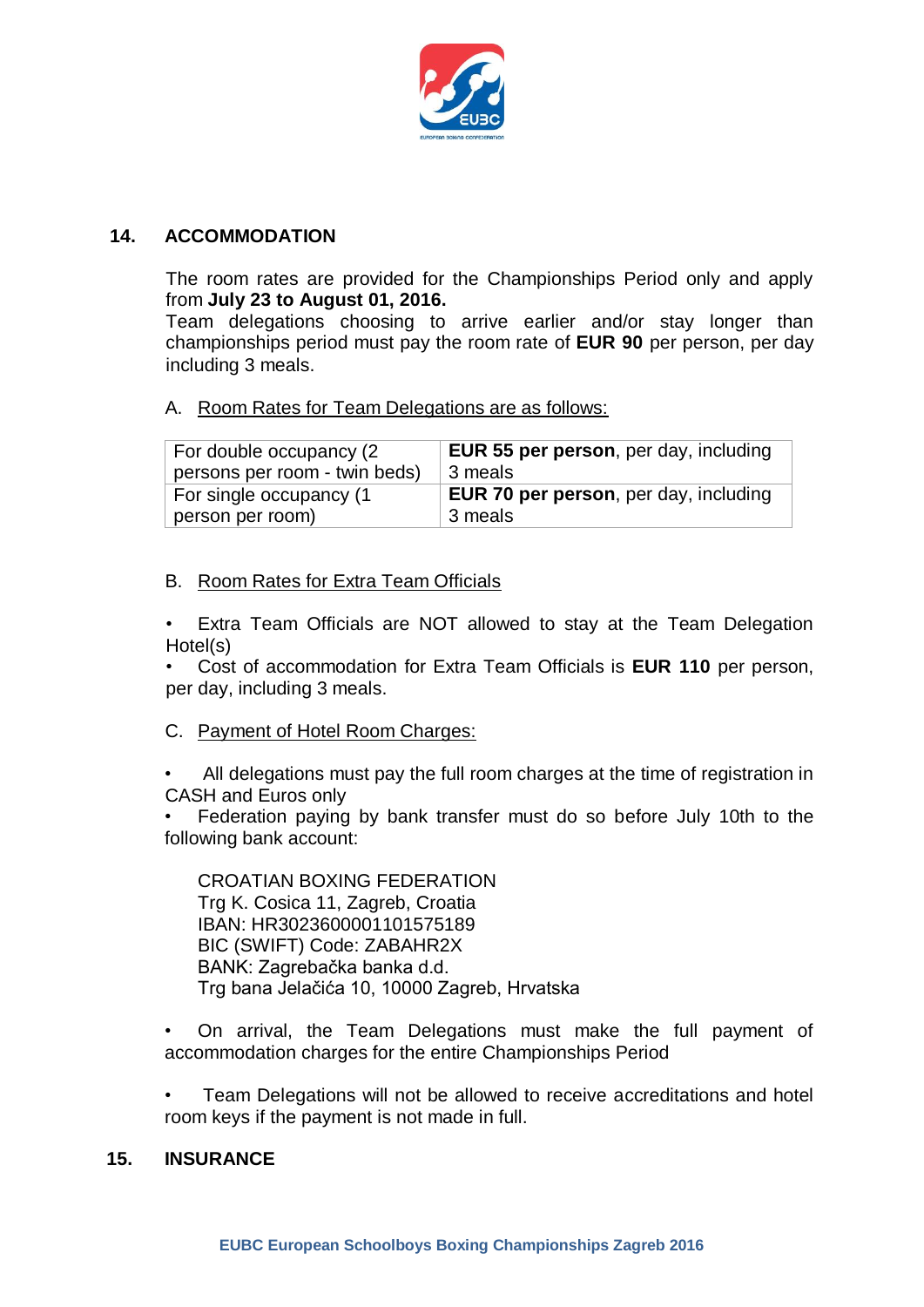

All participants are requested to get their own travel and medical insurance as the LOC will provide liability insurance for all participants only at the Competition Venue.

#### **16. MEDICAL CARE**

The LOC will provide medical care and first-aid during the entire Championships Period to any participant who suffers from a sports injury contracted during the Championships.

# **17. DOPING CONTROL**

Doping controls will be conducted in accordance with the AIBA Anti-Doping Rules and the World Anti-Doping Code under the supervision of the AIBA Medical Commission and Anti-Doping Sub-Commission.

#### **18. MEDALS**

A gold medal will be awarded to the winner in each Weight Category, a silver medal to the runner-up and bronze medals will be awarded to both semifinalists not progressing to the Finals, this in each Weight Category.

#### **19. TRAINING VENUES**

LOC will provide required training facilities (information will be provided upon arrival)

#### **20. VISA**

The LOC will provide assistance to all Team Delegations regarding visas as follow:

- Team Delegations must immediately request visa support letters from the Host National Federation and send applications to the nearest Croatian Embassy prior to traveling
- Please note that the visa process can take few week depending on the countries, therefore, please take this into consideration when making a visa request
- For visa assistance, please send requests immediately to LOC at schoolboysec2016@gmail.com

# **21. CONFEDERATION CONTACT**